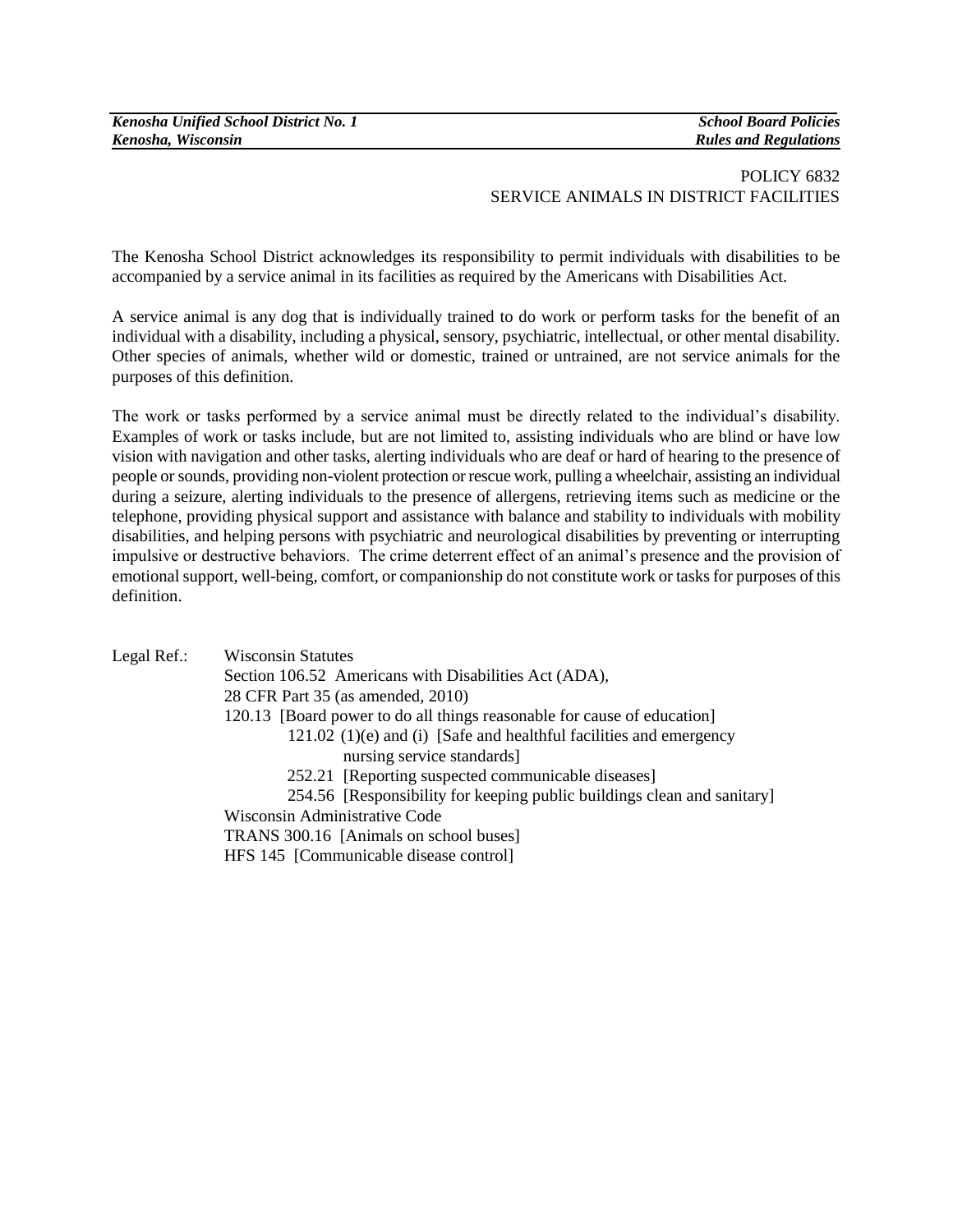*Kenosha Unified School District No. 1 School Board Policies*

**Rules and Regulations** 

## PAGE 2 POLICY 6832 SERVICE ANIMALS IN DISTRICT FACILITIES

Cross Ref.: 3600 School Safety 5110 Equal Educational Opportunity 5531 Emergency Care Procedures 5533 Communicable Disease Control 5334 Administering Medication to Students 6100 Mission, Beliefs and Objectives District Laboratory Chemical Hygiene Plan Teaching and Learning Instructional Practices (Forms)

AFFIRMED: March 27, 2012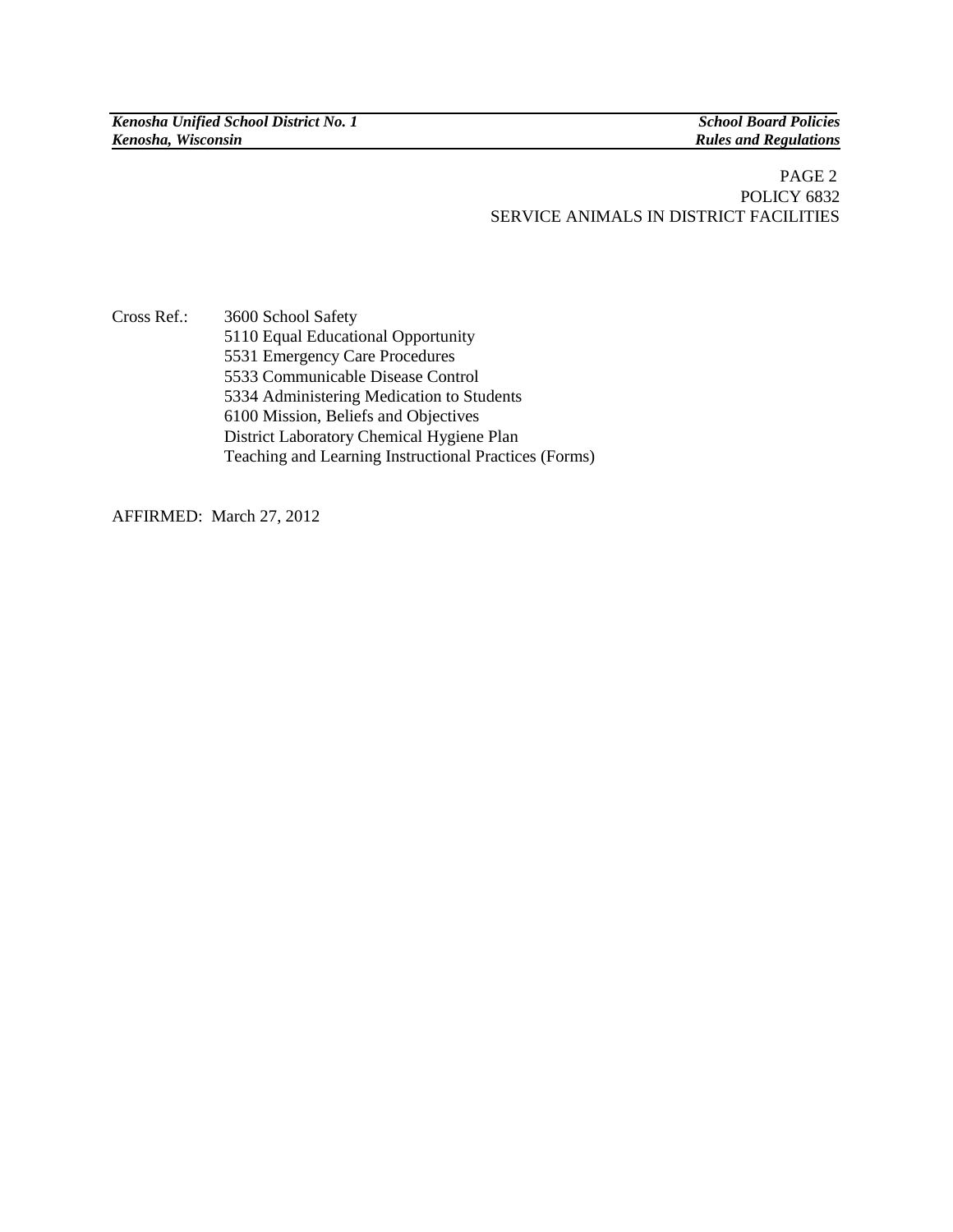## RULE POLICY 6832 SERVICE ANIMALS IN DISTRICT FACILITIES

- 1. A request for an individual with a disability to be accompanied by a service animal in a District facility must be made in writing (using the District's "Service Animal Request Form") to the Director of Special Education and delivered to the Director of Special Education at least twenty-one (21) days prior to bringing the service animal to the District facility.
- 2. Requests to permit a service animal to accompany an individual with a disability in a District facility will be handled on a case-by-case basis, considering the following:
	- a. The type, size, and weight of the service animal and whether the facility can accommodate those features;
	- b. Whether the handler has sufficient control of the service animal;
	- c. Whether the service animal is house broken;
	- d. Whether the service animal's presence in a specific facility compromises legitimate safety requirements that are necessary for the safe operation of the facility.
- 3. The individual requesting to be accompanied by a service animal is responsible for the following:
	- a. Providing annual proof of the following vaccinations for service animals: DHLPPC (Distemper, Hepatitis, Leptospirosis, Paroninfluenze, Parvovirus, Coronavirus), Bordetella, and Rabies. Providing annual proof of the following vaccinations for: Equine Infectious Amemia (Coggins Test), Rabies, Tetanus, Encephelomyelitis, Rhinoneumonitis, Influenza, and Strangles;
	- b. Ensuring that the service animal is spayed or neutered;
	- c. Treating for and keeping the service animal free from fleas and ticks;
	- d. Ensuring that the service animal is housebroken;
	- e. Grooming and keeping the service animal clean to avoid shedding and dander;
	- f. Any and all liability for any harm or injury caused by the service animal to other students, staff, visitors, and/or property. The individual requesting to be accompanied by a service animal should provide the District with information regarding current liability insurance coverage if the individual has liability insurance that would cover harm or injury caused by the service animal;
	- g. Using a harness, leash or other tether, unless either the handler is unable because of a disability to use the tether, or the use of the tether would interfere with the service animal's or the 's safe, effective performance of work or tasks, in which case the service animal must be otherwise under the handler's control; and